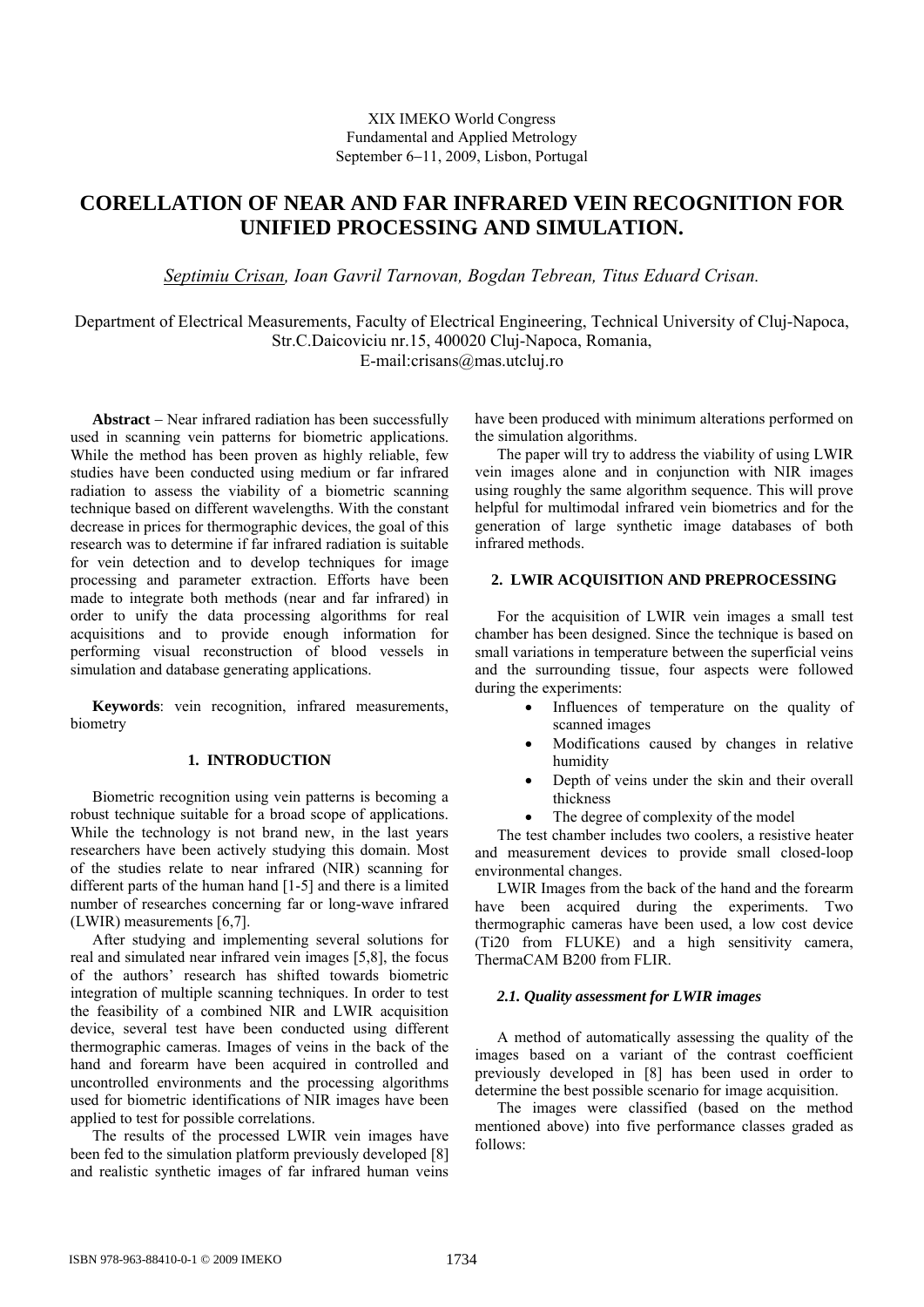- $\bullet$  0 very low contrast veins, difference between average pixel values belonging to veins and background < 5
- 1 1ow contrast veins, difference interval [6…10]
- $2$  average contrast and clarity, difference interval [11…20]
- 3 good contrast veins, difference interval [20…40]
- 4 excellent contrast between veins and the surrounding tissue, difference interval [40…100]

Based on the results obtained from the NIR method, the appropriate test subjects were scanned. The set of images contained data from people with hard to see veins, thick blood vessels or circulatory problems. For subjects having thin veins for examples, all the other parameters (complexity of the vein model, depth of veins etc.) were average so that there are very few cross-results.

| Vein<br>model                     | Test chamber temperature $(^{\circ}C)$ |                |                |                |
|-----------------------------------|----------------------------------------|----------------|----------------|----------------|
| type                              | 22                                     | 25             | 28             | 31             |
| Surface<br>veins                  | 3                                      | 3              | $\overline{2}$ | 1              |
| Deep veins<br>(invisible)         | $\overline{c}$                         | 1              | 1              | $\theta$       |
| Circulatory<br>problems           | $\overline{2}$                         | 1              | $\theta$       | $\theta$       |
| Complex<br>vein model             | 3                                      | 3              | 1              | 1              |
| Thin<br>veins                     | 1                                      | 1              | $\theta$       | $\theta$       |
| Thick<br>veins                    | 4                                      | 3              | 3              | $\overline{2}$ |
| Average<br>model low<br>humidity  | 3                                      | $\overline{2}$ | $\mathfrak{D}$ | 1              |
| Average<br>model high<br>humidity | $\overline{2}$                         |                |                | $\theta$       |

Table 1. Image classification based on clarity and contrast.

As described in Table 1, best results were obtained at low temperature and low humidity thus improving the contrast. The resolution and spectral sensibility of the camera pays a significant role since for close veins or thin veins the temperature differences were almost to small to quantify.

## *2.2. Image preprocessing*

A normal scanned LWIR image of the back of the hand displayed in greyscale is shown in Fig. 1.



Fig. 1. Example of an average LWIR image scan (displayed in greyscale).

The span and level of the thermographic cameras were managed automatically while keeping background interference to a minimum. Also, the hand position was not constrained for images acquired by the system.

A false colour representation of a subject's forearm is depicted in Fig. 2. The contrast has been enhanced by using a restrictive colour palette.



Fig. 2. LWIR Forearm visualisation in false colours with restrictive colour palette.

The image output has been confined to 320 pixels over 240 pixels and the preferred bit depth was 8. Using these restrictions, no modifications had to be made to the processing algorithm chain employed in scanning near infrared images.

## **3. ALGORITHM CORELLATION FOR BIOMETRIC INTEGRATION**

When processing NIR images the raw picture has a whiter tissue background with almost black veins that can be easily processed as depicted in Fig. 3.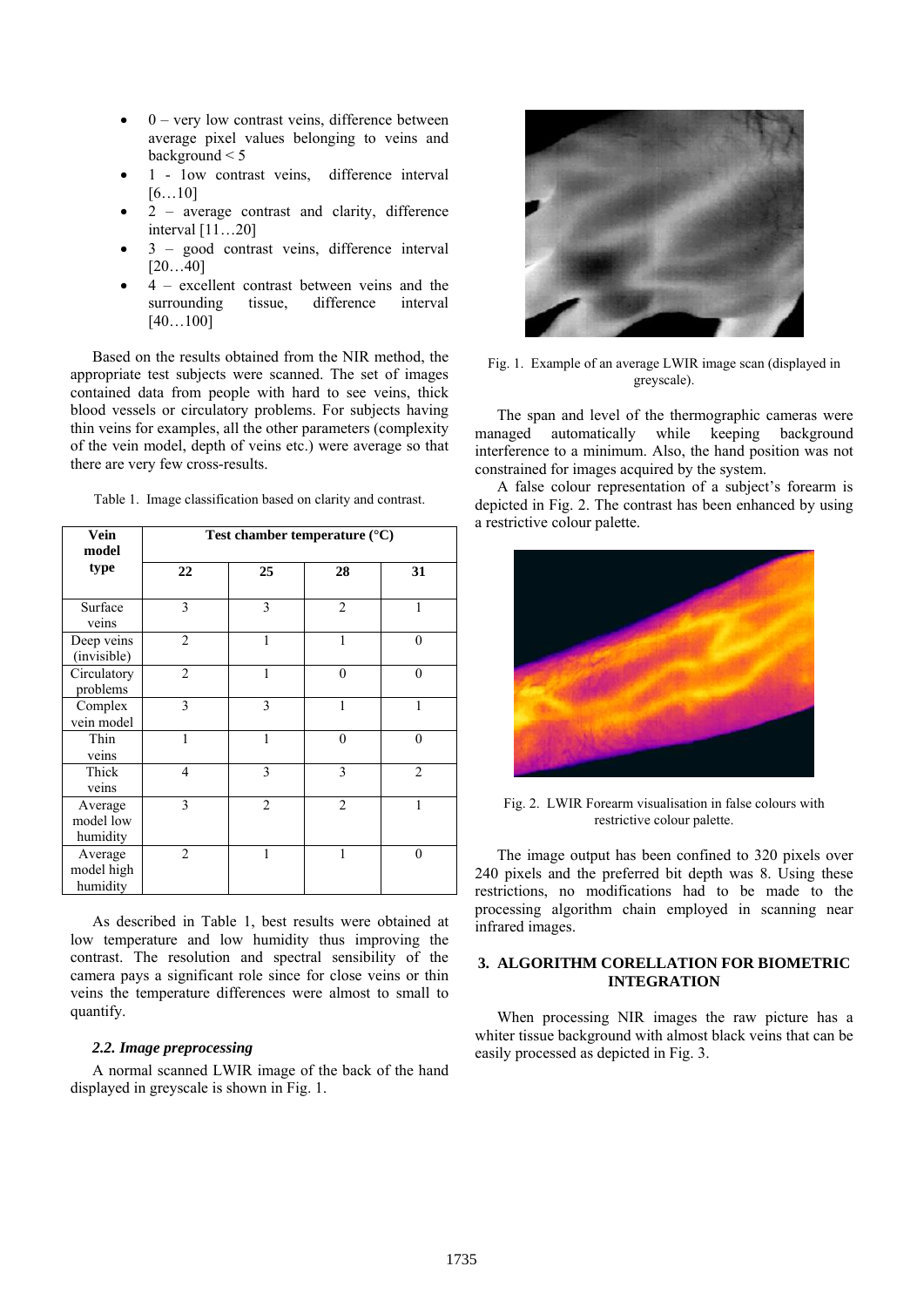

Fig. 3. Near infrared scanned image of the veins in the back of the hand.

 For far infrared vein images, the situation is reversed because veins have higher temperature and therefore will appear lighter on a conventional colour palette. Since the background (area around the hand) is black on both methods it can be easily subtracted. By applying a histogram computation, the system can detect if it is processing NIR or LWIR images.

The four classes of images catalogued using the automatic contrast variation tool were tested with the NIR image processing algorithm. The fifth class was not used since there were only few images that had enough quality to belong to that level and were considered exceptions. However, this class was used as a standard for comparison between images.

The algorithm sequence is similar, since, after determining the nature of the raw image, the same operations are applied:

- Background removal
- Vein pattern centering
- Mean filter with a 3x3 kernel
- Selective contrasting
- Locally adaptive thresholding with variable overlapping kernel sizes [3x3…11x11]
- Median filter with a 5x5 kernel (2 passes for each image)
- Erosion and branch pruning
- Simplified rotation invariant 15 rule model thinning with diagonal reduction
- Pattern optimisation
- Feature extraction (nodes, terminations, intersection angles, number of segments and total segment length)

An image flag is attached to differentiate between the types of image. This procedure is necessary because the segmentation technique used in the processing algorithm will require a different number of steps and larger kernel sizes for LWIR images.

Because it is a thermal method, far infrared scanning exacerbates the thickness of the veins since heat radiates from the actual blood vessel to the surrounding tissue. This is shown in Fig. 4 where a Class 4 LWIR diffused image is segmented.



Fig. 4. Adaptive thresholding applied to a LWIR vein model image showing increased thickness.

Another important difference is related to the pruning algorithm. Extraneous branches are sometimes created by the thinning method because of the inconsistency of the image contrast throughout the scanned picture. The length of the pruned branches is higher in LWIR images.

The tests show that images belonging to Class 0 and Class 1 are very difficult to process because of the small temperature differences between the veins and the tissue. In this case the chance of detecting false key points greatly increases. This shows that the error rates are greatly influenced by the environment where the images are scanned. Class 2 images will yield good results with small alterations to the image processing algorithm. Because of this, for every image presented to the system, the image class is determined on the spot and appropriate measures are taken to change the number of steps for each processing operation.

For a given matching score, the system is able to recognize all entries belonging to Class 3 and Class 4 images. The matching score is based on (1).

$$
S_{s} = 100 - \left[ \inf \left( \frac{1 - \frac{N_{p1}}{N_{p2}}}{3} \right) + 5(N_{S1} - N_{S2}) + 7(N_{T1} - N_{T2}) + \inf \left( \frac{1 - \frac{D_{T1}}{D_{T2}}}{2} \right) \right] (1)
$$

where:

 $N_{PL}$ ,  $N_{P2}$  are the total number of pixels for the two thinned images (comparison and experiment)

 $Ns_1$ ,  $Ns_2$  represent the number of segments from the two images

 $N_{T1}$ ,  $N_{T2}$  are nodes and terminations for the images

 $D_{T1}$ ,  $D_{T2}$  are distances between nodes and terminations in both images

 In the case of Class 2 images, the best matching score yields a FAR (false accept rate) equal to 0.026% and the FRR (false rejection rate) is 1.08% for a database size of 206 real and 4400 simulated images. Class 1 and Class 0 are unusable due to the high error rates.